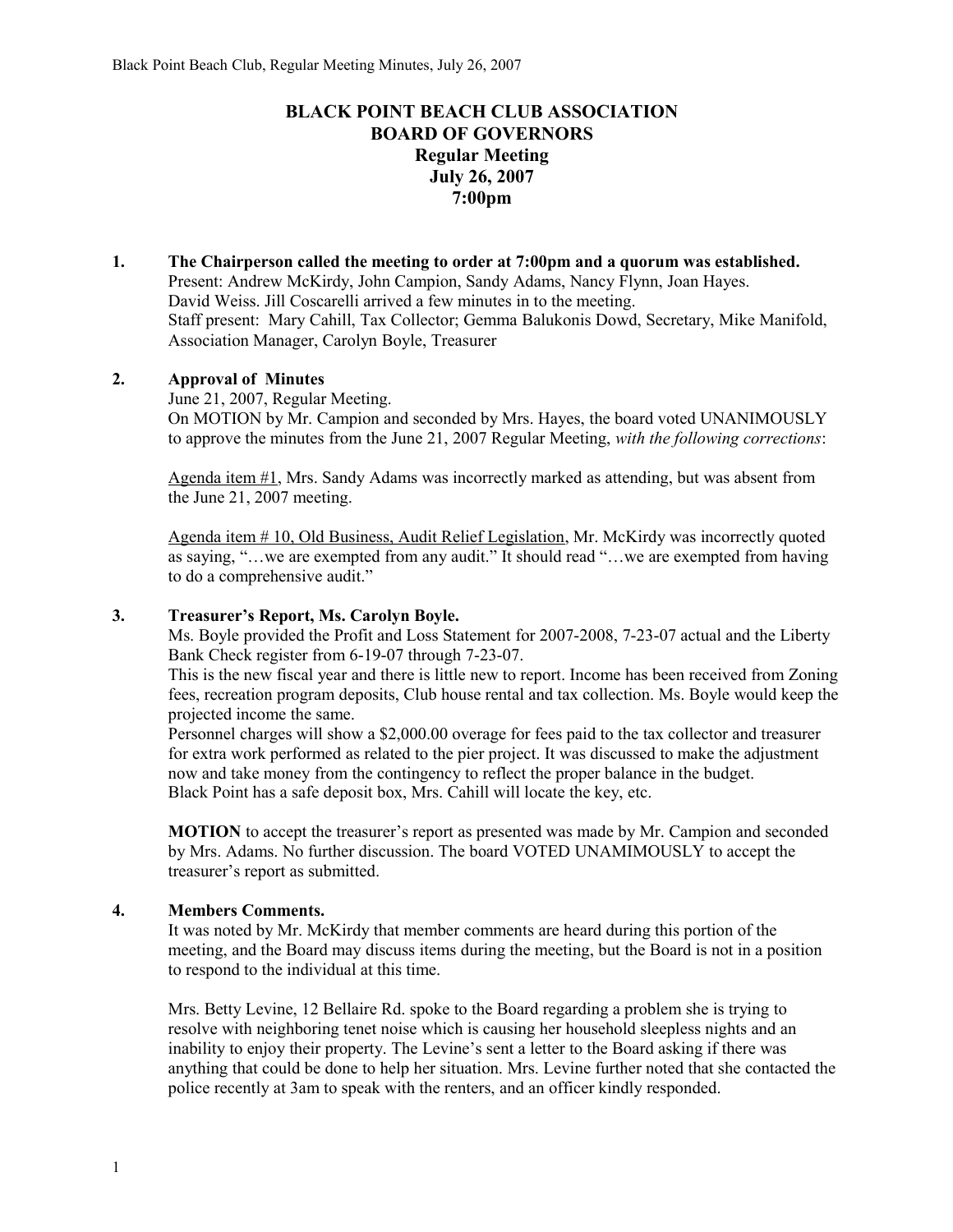A response letter from Mrs. Levine's neighbor was received by the Board and forwarded to Mr. McKirdy at the meeting, to be read by the secretary.

Mrs. Fries, 26 Nehantic Dr., confirmed the nuisance problem addressed by Mrs. Levine.

Mrs. Cathy Vaninni, 64 East Shore Dr. Asked the board to identify where on the list a postponed capital improvement item regarding the Sea Spray right of way stood. The 2005 correspondence she received from the Board needs to be updated to identify what might be done the time frame.

Mr. George Fries, Suggested that the balance sheet at the meeting show any deficit for the year and be adjusted in the next year.

Mrs. Weidl, 22 Indianola Rd. urged the board to take care of the acoustical problem in the club house under capital improvements.

Mrs. Barbara Johnston, 35 Sea Crest Ave. commented on website posting and noted that the Rules and Regulations (fines) section needs to be updated.

Mrs. Weidl, commented that the Black Pointer was not including the rules and regulations as had been done in the past, and suggested it be included to help cover a number of issues. She also asked if there was any noise ordinance.

No further member comments, Mr. McKirdy closed this portion of the meeting.

### **5. Chairperson's report and Correspondence, Mr. McKirdy.**

A letter from Mrs. McQuilken concerning her service as editor of the Black Pointer was distributed to board members. Letters were also distributed to the board from Ms. Lori Lippman and Mr. Philip Levine.

### **6. Manager's Report, Mr. Manifold**

Mr. Manifold reported on various items to the Board:

- Dara Flomm is doing good with the Rec program
- Ace Security has a new guard and is working out fine
- Police are doing more patrols
- Jack Santos cut rebar and will fill a patch at low tide.
- The attachment to the boat launch has been shored up and the float has been pushed out a bit to stop wear on the attachment and the float
- Mr. Manifold paid the three Belles Marina invoice
- Neibelung is not going to get to the seawall, his schedule is too full. Mr. Manifold said he could 1. get more bids, or 2. go with one of the higher bids.
- Cars were accidentally locked into the Whitecap parking lot on the weekend. Mr. Manifold would like to leave the lot unlocked overnight when it appears members need the space, to avoid locking them in.
- Comment to discuss putting stones down or paving the right of way in front of Spano's.
- Patching needs to be done on the end of the Whitecap where it is buckling.
- Discussion on boat beach swimming and liability concern, it was discussed a notice could be placed saying no swimming.
- Bonfires were a huge success, thank you to the Weiss family.
- Mr. Manifold noted that thank you letters were sent out for the audit relief legislation to the helpful officials
- Joan and Tom Hayes are handling the teen dance, positive comments and discussion followed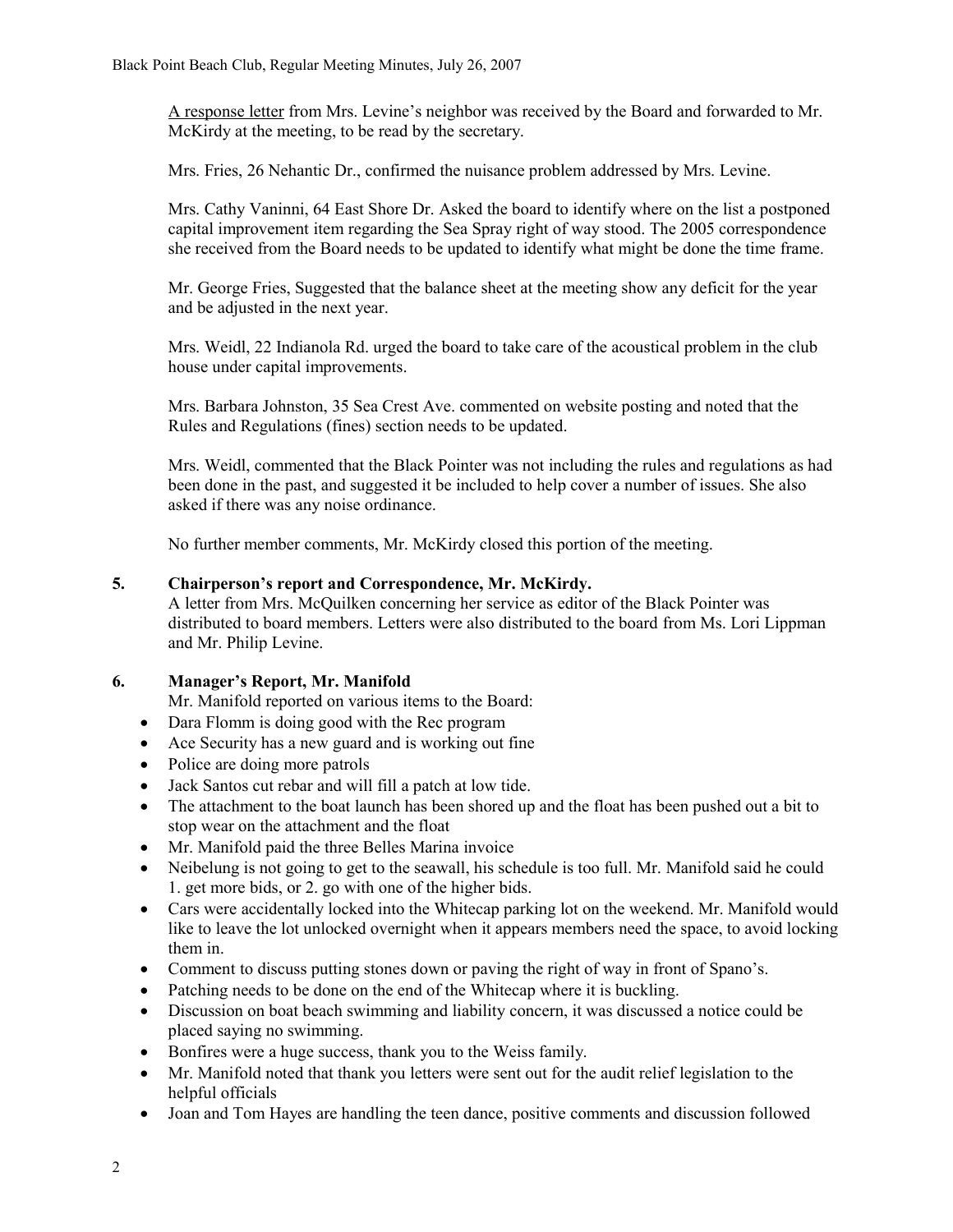- The Black Pointer is working out kinks in the publication. The format will remain 4 pages and include the rules and regulations.
- Mrs. Adams asked about replacing the warning tape in from of the old Sisti home. Mr. Manifold said it came off during the storm and he would see to a replacement.
- The kayak pathway was not widened enough, Chuck Casey made a 3-4 ft. swath earlier in the spring, and it may need to be redone.
- The tennis court sprinkler system is not operating properly as a unit. Hunter Sprinkler is really busy and hasn't been responding to Mike's calls. He's spoken with the installer but the repair work is backlogged.
- Sam is doing the clay court work early in the morning and any help members might want to add is fine by Mike. He is in consultation with Bill Delaney.
- Mike has hired someone to do weeding at the clubhouse; it got a bit over grown but should be done again.
- Blue Heron right of way is experiencing grass burn or lack of growth, this was discussed.
- Mr. Manifold asked the board to agree on a method to repair the White Cap right of way blacktop. Mr. Campion and others discussed this problem. It was decided Mike would make the repair leaving what is fine and removing what is not with a plan to bevel the surface angle to match the concrete, to avoid tripping, etc.
- It was commented by Mrs. Adams that the beach security guards need to sweep the right of way and by Ms Flynn to have them clean debris from the base of the stair at Main Beach.
- Mrs. Adams mentioned football throwing went on in the water and asked that the security guards be instructed this is not permissible during beach hours.
- Mr. Weiss helped clarify the topic, and some discussion followed the planting of grass in Blue Heron right of way between the Sullivan/Peck properties. The grass is not growing, possible salt in the soil, or other, the board agreed they had no problem if Mr. Peck or Mr. Sullivan wish to do this work in the fall.
- Comment was made to have Neibelung do the work at Sisti's old property and to have Mike put up cautionary signage.
- Some discussion followed to preserve the boat beaches for boating.
- Mr. Manifold received an ok from the board to get estimates for paving at the Sea Spray right of way. Mrs. Cahill explained the stones came about during the sewer installation at the request of Mr. Spano. The board was in agreement they would not place stone at this location; any work is pending estimates and board review.

## **7. Tax Collector's Report, Mrs. Cahill**

Mrs. Cahill stated she has 2 delinquents from the first and second pier tax dates. She has \$1678.41 uncollected. Letters sent were unanswered. She asked the Board if she should do anything further and some discussion followed.

## **8. Committee Reports**

1. Administration, Mr. McKirdy,

Mr. McKirdy reported that the committee is working on a policy manual for the association. The following votes were taken.

- Position Description Association Manager. Mr. McKirdy mentioned a minor adjustment to this position. MOTION was made by Ms. Flynn and seconded by Mr. Campion to approve the manager's job description as written. All in favor, none opposed, the VOTE passed unanimously.
- Position Description Association Secretary. MOTION to approve the position of Secretary as written was made by Mrs. Hayes and seconded by Mr. Weiss. All in favor, none opposed, the VOTE passed unanimously.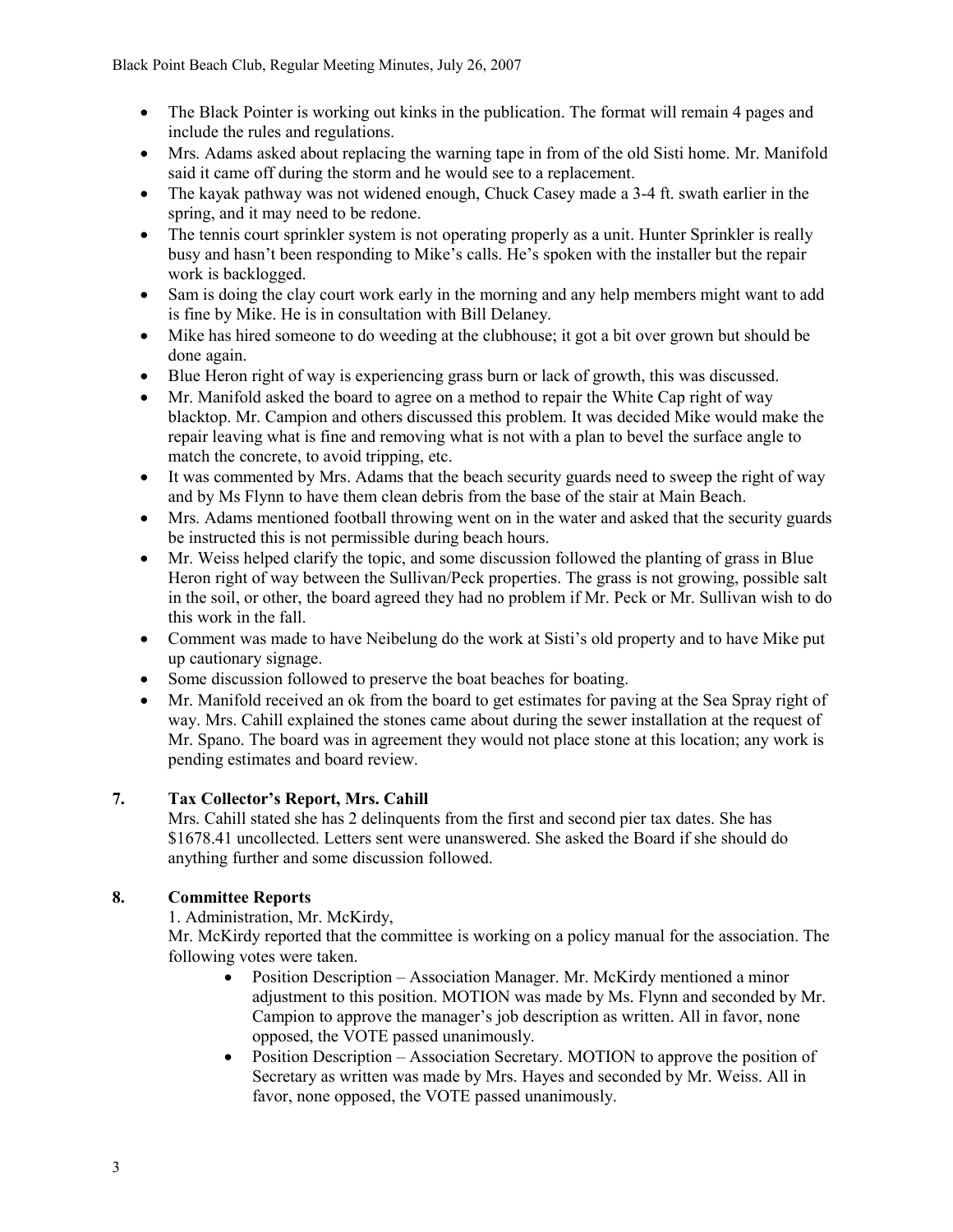- Position Description –Association Treasurer. MOTION to approve the position of Treasurer as written was made by Ms. Flynn and seconded by Mr. Weiss. All in favor none opposed. The VOTE was passed unanimously.
- Evaluation procedures for Association personnel. Mr. McKirdy mentioned name changes to clarify positions were made. MOTION to approve the Evaluation Procedure for Association Personnel was made by Mr. Campion and seconded by Mrs. Hayes. No questions, all in favor, none opposed, the VOTE passed unanimously.
- Mrs. McKirdy presented a hard copy of the "Application for Use of the Club House" and the "Rules for Use of the Clubhouse". He explained that a change was made on page 3, section 10, to now read: "…b) a certificate of liability insurance showing that the Member requesting use of the Clubhouse is personally insured for at least \$1,000,000. In the case of Clubhouse use not involving liquor, a certificate of liability insurance showing that the Member requesting use of the Clubhouse is personally insured for at least \$300,000. must accompany the application. Generally, a copy of the current declarations page of the Member's homeowner's policy may be acceptable to the Manager…"

MOTION to approve the "Rules for Use of the Clubhouse" as written was made by Mr. Weiss and seconded by Ms. Flynn. All in favor, none opposed, the VOTE passed UNANIMOUSLY. The rules will be given to Bill Hahn to post on the website by Mr. Manifold.

2. Capital Improvements, Mr. Campion

Mr. Campion identified Capital Improvement projects for 2008.

1. Pocket Parks

2. Acoustical treatment for the clubhouse. He will have the problem evaluated and get an estimate.

- 3. Sea Spray Right of Way.
- 4. Composition Tennis Court repair.

Some discussion followed on the tennis court problem, a bit of history from Mrs. Cahill and, comment to evaluate a new procedure by Ms. Flynn, who has seen it in operation.

### 3. Social Committee, Mr. Weiss

Mr. Weiss reported on the Bon Fire last weekend. The DJ played tunes that were appropriate for the group and everyone enjoyed themselves. Mr. Weiss located a 275 gallon oil drum and had it split in half to act as a base for the fires. The drums are stored up at Billow Road and can be easily moved, removing debris within the drum to save beach cleaning, etc. Mr. Weiss has gotten the fundamentals down for the amount of wood to burn, etc.

Mrs. Hayes and Mrs. Coscarelli are handling the teen dance at the club house on Thursday night. They were very positive about the reception they have received. The dance will run from 8-11pm and is open to Black Point members and their guests. A music request list and the sale of water is planned. Chaperones will be provided. They are open to offering a dance for the younger children they want to see how this one goes.

Movies will be shown on the beach, August  $5<sup>th</sup>$  using DVD projection of "Happy Feet" and "Homebound, the Incredible Journey", with help from Mr. Bollo.

Mr. Weiss has a suggestion for a kayak race. There will be a sailboat race Labor Day weekend, it will be noted in the Black Pointer to help advertise the event.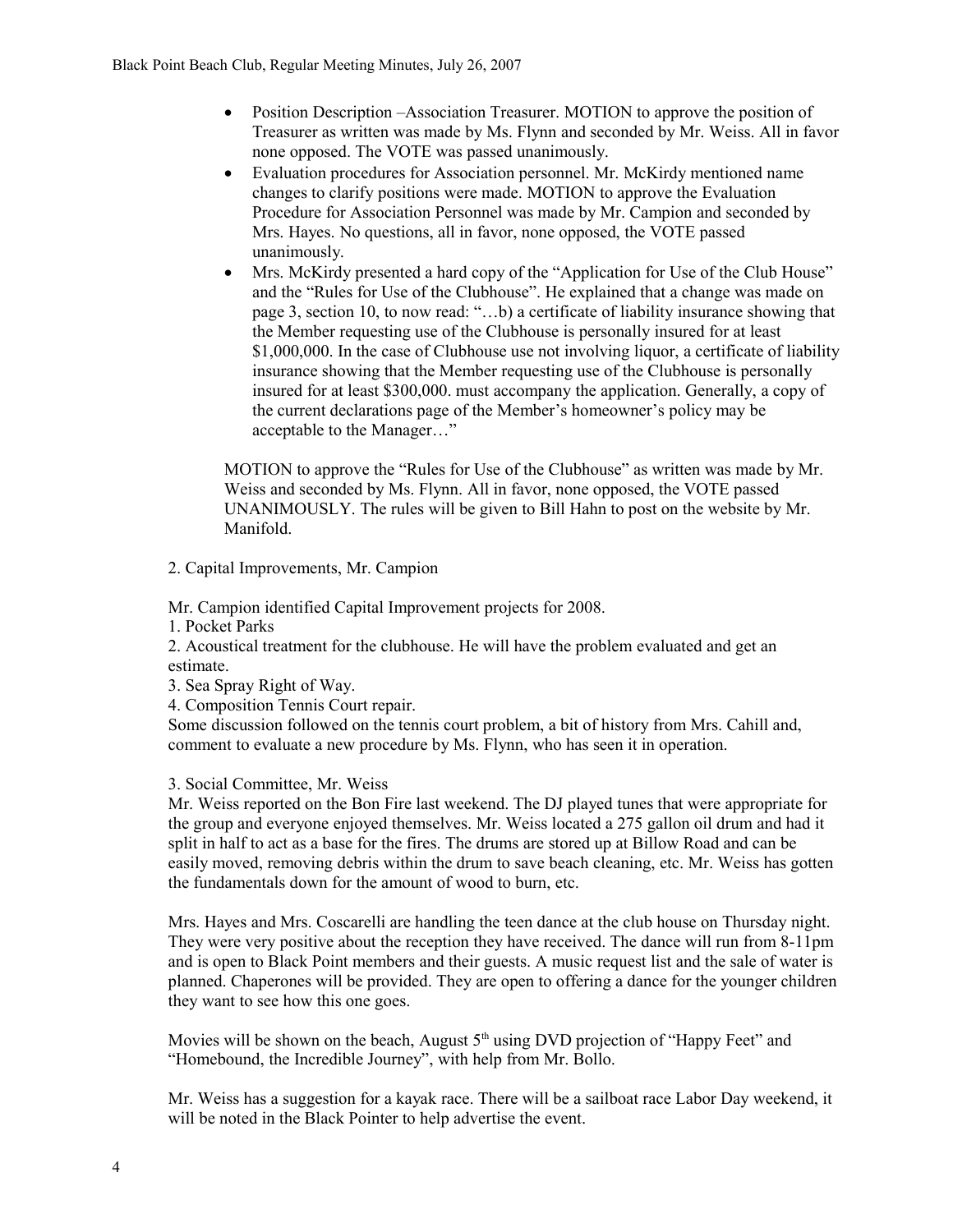The August 18 Bonfire needs a DJ. There was discussion to donate food to the Food Bank as part of the event. It was suggested that there be notice of "a donation of \$1.00 per person" to help with the event. Also, the baking of cookies or brownies would be accepted as a fundraiser. Discussion on laminating signs to help promote the event was raised by Mrs. Coscarelli.

#### **9. Old Business**

1. Mr. McKirdy reported that the audit relief legislation was signed on July 5, 2007. Black Point saved money because of this legislation and we will in years to come. Anita Schepker and Carolyn Boyle worked to help passage.

2. Proposed ordinance on fees and fines. Mr. McKirdy addressed some of the member questions raised during the scheduled Public Hearing portion of the meeting at 6:30pm. He commented to say that Black Point can't schedule fees in advance to know how many applicants will be filing for any particular date. The cost of legal publication ads and stenographer fees has to be covered. That in fact, the cost is about \$600.00 per single appeal. We are reducing the subsidy to the applicant but still paying the bulk of the cost.

MOTION to Approve the Proposed "Ordinance Establishing a Schedule of Zoning Fees" as written was made by Mr.Campion and seconded by Mr. Weiss. All in favor, none against, the VOTE passed UNANIMOUSLY.

It was noted that the new fees become effective 10 days after being printed in the New London Day.

Fines on parking regulation. Mr. McKirdy answered a member question about obtaining multiple parking tags per household. In response it was noted that limited parking exists in public areas and that one parking tag per household is fair, owners are asked to share use. Mr. Manifold will have tickets and warnings printed. These will be distributed by beach security as required. Any money received will go in to the general fund.

MOTION to Approve the Proposed "Ordinance Establishing a Fine for Violations of Parking Regulations" as written was made by Mr. Campion and seconded by Mrs. Adams. All in favor, none opposed, the VOTE passed unanimously.

### **10. New Business**

#### **Zoning Issues**

1. Appointment to Zoning Commission and ZBA.

Mr. McKirdy announced that at the Administration Committee meeting on Saturday, it was decided that the following appointments would be recommended to the Board of Governors.

Mr. John Sullivan, Regular member of the BP Zoning Commission for a three year term ending July 31, 2010.

Mr. Randy Molloy, Alternate Member of the BP Zoning Commission for a three year term ending July 31, 2010.

Mr. Steven Reed, Alternate Member of the BP Zoning Commission for a one year term ending July 31, 2008.

Mr. John Manuck, Alternate Member of the BP Zoning Commission for a two year term ending July 31, 2009.

MOTION to accept the appointment as presented was made by Ms. Flynn and seconded by Mrs. Hayes. All in favor, none against, VOTE passed UNANIMOUSLY.

Mr. Phil Hagaman, Regular member of the BP ZBA for a three year term ending July 31, 2010. Ms. Roberta Jordan, Regular Member of the BP ZBA for a three year term ending July 31, 2010.